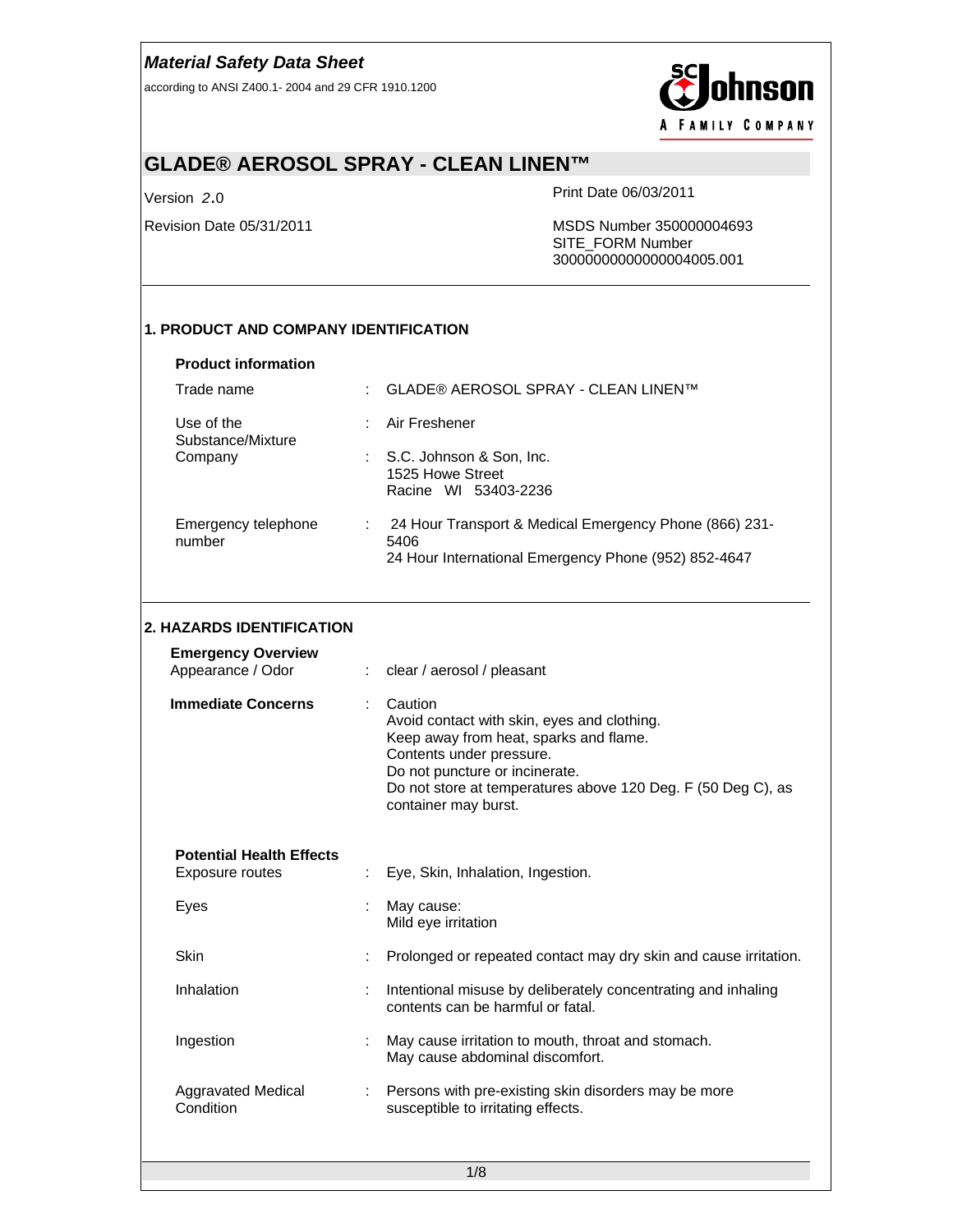according to ANSI Z400.1- 2004 and 29 CFR 1910.1200



# **GLADE® AEROSOL SPRAY - CLEAN LINEN™**

Version *2*.0 Print Date 06/03/2011

Revision Date 05/31/2011 MSDS Number 350000004693 SITE\_FORM Number 30000000000000004005.001

#### **3. COMPOSITION/INFORMATION ON INGREDIENTS**

Hazardous chemicals present at or above reportable levels as defined by OSHA 29 CFR 1910.1200 or the Canadian Controlled Products Regulations are listed in this table:

| Chemical Name | CAS-No. | Weight percent  |
|---------------|---------|-----------------|
| Isobutane     | 75-28-5 | $10.00 - 30.00$ |
| Propane       | 74-98-6 | $5.00 - 10.00$  |

For additional information on product ingredients, see www.whatsinsidescjohnson.com.

| <b>4. FIRST AID MEASURES</b>             |   |                                                                                                                                                                                                                                                                                           |
|------------------------------------------|---|-------------------------------------------------------------------------------------------------------------------------------------------------------------------------------------------------------------------------------------------------------------------------------------------|
| Eye contact                              |   | Rinse with plenty of water. Get medical attention if irritation<br>develops and persists.                                                                                                                                                                                                 |
| Skin contact                             |   | Rinse with plenty of water. Get medical attention if irritation<br>develops and persists.                                                                                                                                                                                                 |
| Inhalation                               |   | Remove to fresh air. If breathing is affected, get medical<br>attention.                                                                                                                                                                                                                  |
| Ingestion                                |   | Rinse mouth with water.                                                                                                                                                                                                                                                                   |
|                                          |   |                                                                                                                                                                                                                                                                                           |
| <b>5. FIRE-FIGHTING MEASURES</b>         |   |                                                                                                                                                                                                                                                                                           |
|                                          |   |                                                                                                                                                                                                                                                                                           |
| Suitable extinguishing<br>media          |   | Use water spray, alcohol-resistant foam, dry chemical or<br>carbon dioxide.                                                                                                                                                                                                               |
| Specific hazards during fire<br>fighting | ÷ | Aerosol Product - Containers may rocket or explode in heat of<br>fire.                                                                                                                                                                                                                    |
| Further information                      |   | Fight fire from maximum distance or protected area. Cool and<br>use caution when approaching or handling fire-exposed<br>containers. Wear full protective clothing and positive pressure<br>self-contained breathing apparatus. In case of fire and/or<br>explosion do not breathe fumes. |
| Flash point                              |   | $~<$ -6.8 °C<br>< 19.76 °F<br>Method: Tag Closed Cup (TCC)<br>Note: Propellant                                                                                                                                                                                                            |
| Lower explosion limit                    |   | Note: no data available                                                                                                                                                                                                                                                                   |
|                                          |   | 2/8                                                                                                                                                                                                                                                                                       |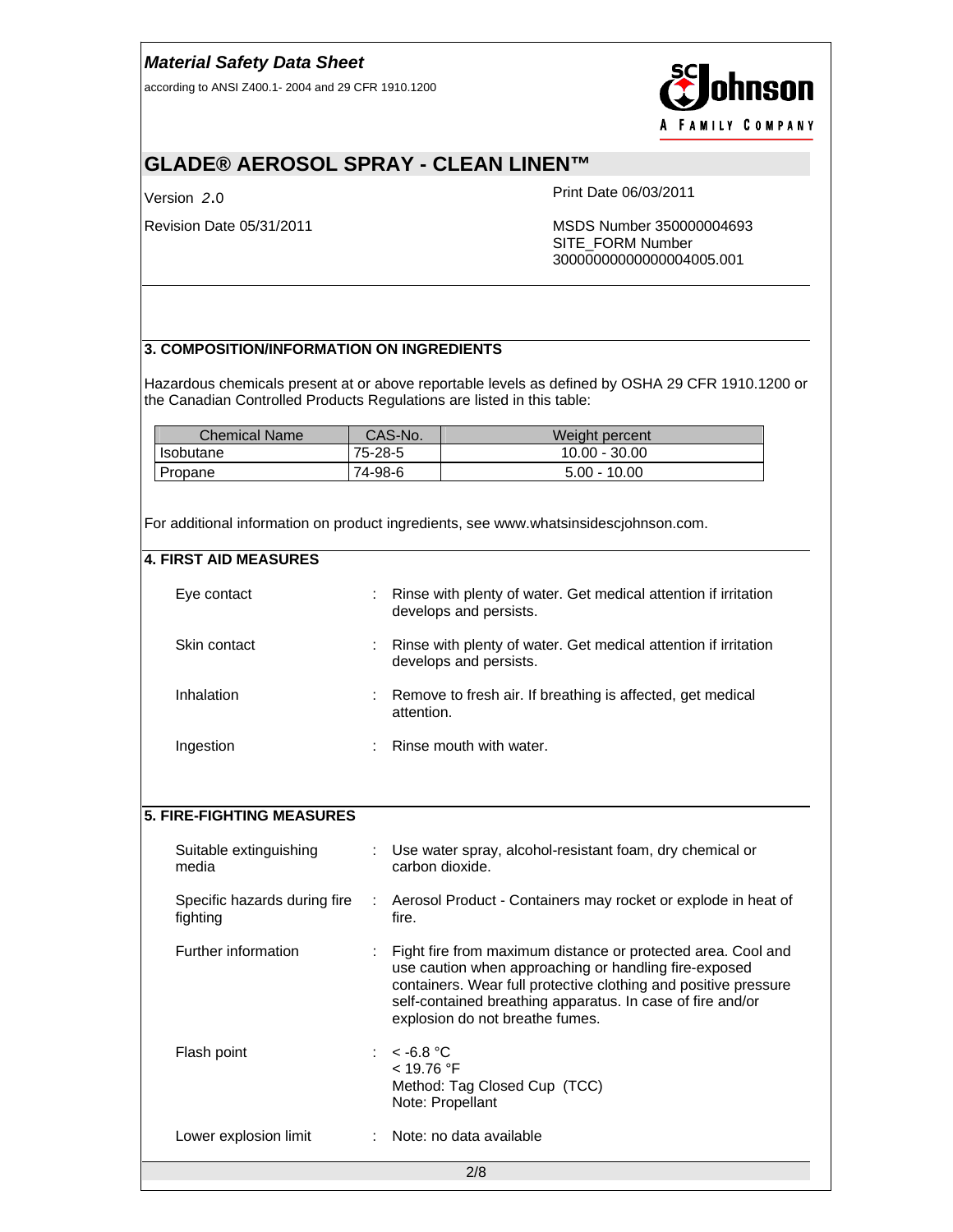| <b>Material Safety Data Sheet</b><br>hnson<br>according to ANSI Z400.1-2004 and 29 CFR 1910.1200 |  |                                                                                                                                                                                                                                                                                                                                                                                              |                                              |                                                              |  |  |
|--------------------------------------------------------------------------------------------------|--|----------------------------------------------------------------------------------------------------------------------------------------------------------------------------------------------------------------------------------------------------------------------------------------------------------------------------------------------------------------------------------------------|----------------------------------------------|--------------------------------------------------------------|--|--|
| <b>FAMILY COMPANY</b>                                                                            |  |                                                                                                                                                                                                                                                                                                                                                                                              |                                              |                                                              |  |  |
| GLADE® AEROSOL SPRAY - CLEAN LINEN™                                                              |  |                                                                                                                                                                                                                                                                                                                                                                                              |                                              |                                                              |  |  |
| Version 2.0                                                                                      |  |                                                                                                                                                                                                                                                                                                                                                                                              | Print Date 06/03/2011                        |                                                              |  |  |
| Revision Date 05/31/2011                                                                         |  |                                                                                                                                                                                                                                                                                                                                                                                              | SITE_FORM Number<br>30000000000000004005.001 | MSDS Number 350000004693                                     |  |  |
| Upper explosion limit                                                                            |  | Note: no data available                                                                                                                                                                                                                                                                                                                                                                      |                                              |                                                              |  |  |
| <b>NFPA Classification</b>                                                                       |  | NFPA Level 1 Aerosol                                                                                                                                                                                                                                                                                                                                                                         |                                              |                                                              |  |  |
| <b>6. ACCIDENTAL RELEASE MEASURES</b>                                                            |  |                                                                                                                                                                                                                                                                                                                                                                                              |                                              |                                                              |  |  |
| Personal precautions                                                                             |  | Remove all sources of ignition.<br>Wear personal protective equipment.                                                                                                                                                                                                                                                                                                                       |                                              |                                                              |  |  |
| Environmental precautions                                                                        |  | Outside of normal use, avoid release to the environment.                                                                                                                                                                                                                                                                                                                                     |                                              |                                                              |  |  |
| Methods for cleaning up                                                                          |  | If damage occurs to aerosol can:<br>Contain spillage, soak up with non-combustible absorbent<br>material, (e.g. sand, earth, diatomaceous earth, vermiculite)<br>and transfer to a container for disposal according to local /<br>national regulations (see section 13).<br>Use only non-sparking equipment.<br>Clean residue from spill site.                                               |                                              |                                                              |  |  |
| <b>7. HANDLING AND STORAGE</b>                                                                   |  |                                                                                                                                                                                                                                                                                                                                                                                              |                                              |                                                              |  |  |
| <b>Handling</b>                                                                                  |  |                                                                                                                                                                                                                                                                                                                                                                                              |                                              |                                                              |  |  |
| Advice on safe handling                                                                          |  | Do not puncture or incinerate.<br>Avoid breathing vapors, mist or gas.<br>Do not spray toward face.<br>Do not use in areas without adequate ventilation.<br>Note: Intentional misuse by deliberately concentrating and<br>inhaling the contents can be harmful or fatal. For more<br>information visit www.inhalant.org.<br>Use only as directed.<br>KEEP OUT OF REACH OF CHILDREN AND PETS. |                                              |                                                              |  |  |
| Advice on protection<br>against fire and explosion                                               |  | Keep away from heat and sources of ignition.                                                                                                                                                                                                                                                                                                                                                 |                                              |                                                              |  |  |
| <b>Storage</b>                                                                                   |  |                                                                                                                                                                                                                                                                                                                                                                                              |                                              |                                                              |  |  |
| Requirements for storage<br>areas and containers                                                 |  | container may burst.<br>Keep in a dry, cool and well-ventilated place.                                                                                                                                                                                                                                                                                                                       |                                              | Do not store at temperatures above 120 Deg. F (50 Deg C), as |  |  |
|                                                                                                  |  |                                                                                                                                                                                                                                                                                                                                                                                              |                                              |                                                              |  |  |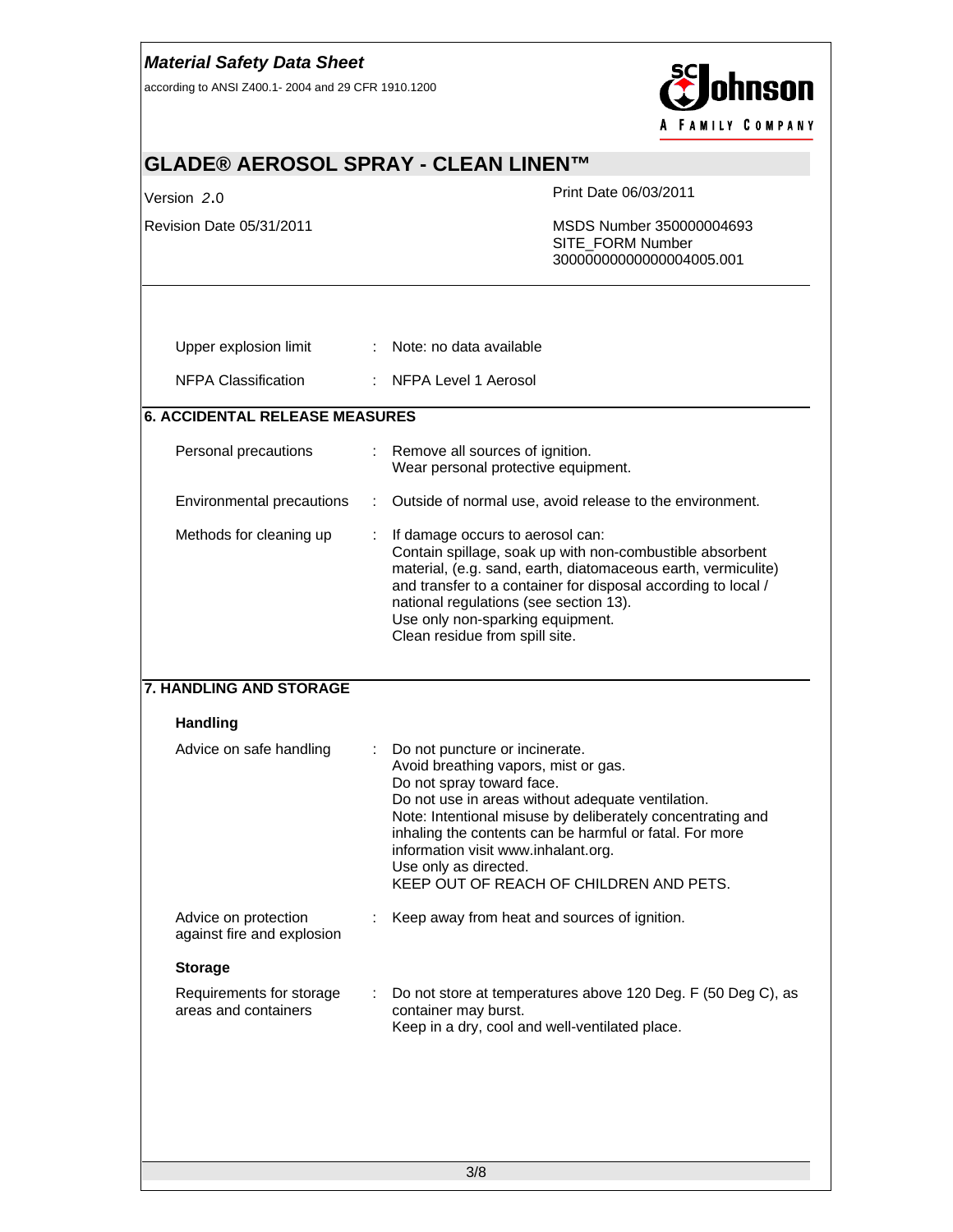according to ANSI Z400.1- 2004 and 29 CFR 1910.1200



# **GLADE® AEROSOL SPRAY - CLEAN LINEN™**

Version *2*.0 Print Date 06/03/2011

Revision Date 05/31/2011 MSDS Number 350000004693 SITE\_FORM Number 30000000000000004005.001

#### **8. EXPOSURE CONTROLS/PERSONAL PROTECTION**

#### **Occupational Exposure Limits**

| Components        | CAS-No. | mg/m3       | ppm         | Non-<br>standard<br>units | <b>Basis</b>               |
|-------------------|---------|-------------|-------------|---------------------------|----------------------------|
| <b>I</b> sobutane | 75-28-5 |             | 1,000 ppm   |                           | <b>ACGIH</b><br><b>TWA</b> |
| Propane           | 74-98-6 | 1,800 mg/m3 | 1,000 ppm   |                           | <b>OSHA TWA</b>            |
| <b>I</b> Propane  | 74-98-6 |             | $1,000$ ppm |                           | <b>ACGIH</b><br><b>TWA</b> |

#### **Personal protective equipment**

*Respiratory protection*

| Industrial setting :     | No personal respiratory protective equipment normally<br>required. |
|--------------------------|--------------------------------------------------------------------|
|                          | Household setting : Use only with adequate ventilation.            |
| <b>Hand protection</b>   | No special requirements.                                           |
| Eye protection           |                                                                    |
|                          | Industrial setting : No special requirements.                      |
|                          | Household setting : Avoid contact with eyes.                       |
| Skin and body protection | : No special requirements.                                         |

| Hygiene measures | : Handle in accordance with good industrial hygiene and safety<br>practice. Wash thoroughly after handling. |
|------------------|-------------------------------------------------------------------------------------------------------------|
|                  |                                                                                                             |

#### **9. PHYSICAL AND CHEMICAL PROPERTIES**

Form : aerosol

Color : clear

Odor : pleasant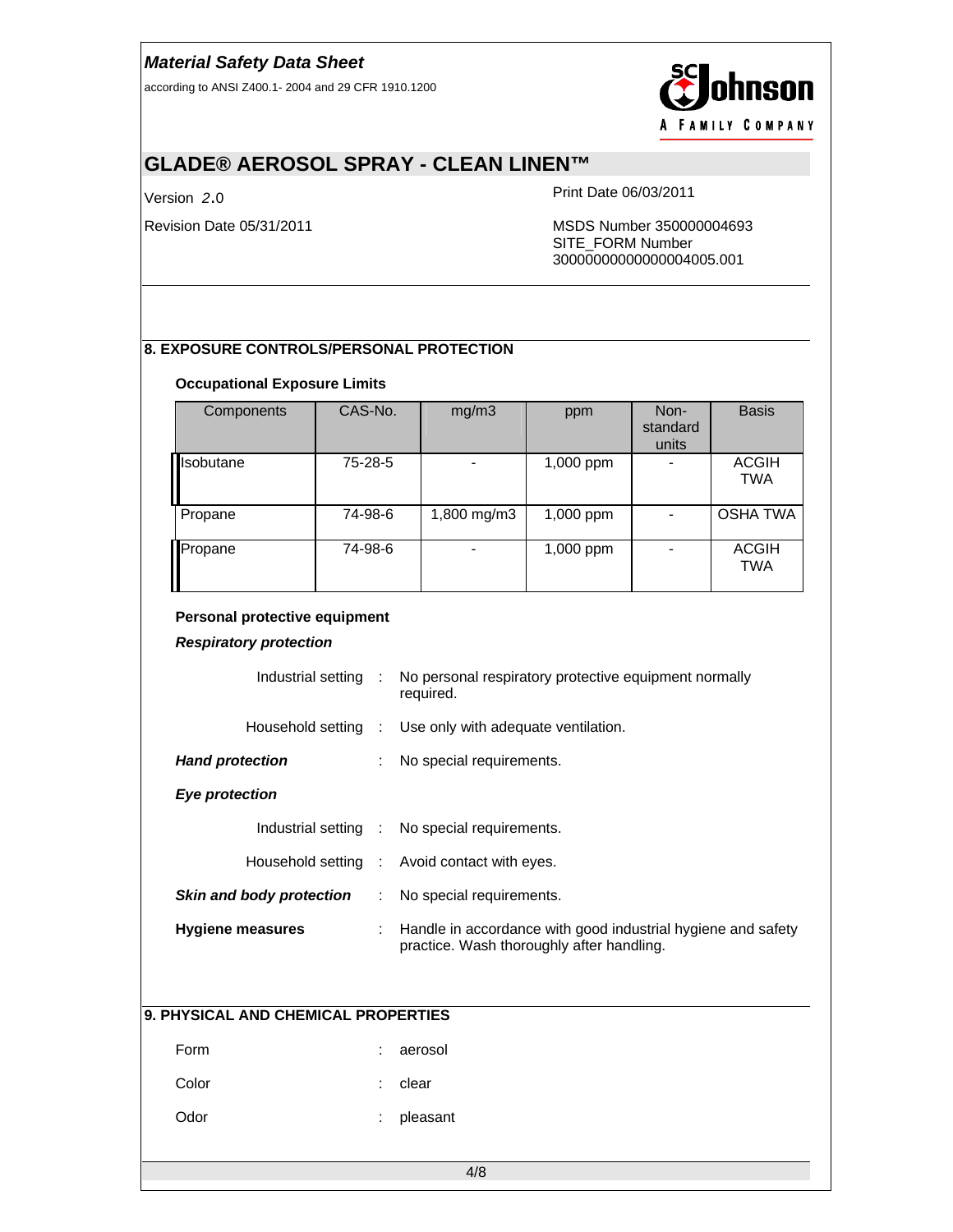according to ANSI Z400.1- 2004 and 29 CFR 1910.1200



# **GLADE® AEROSOL SPRAY - CLEAN LINEN™**

Version *2*.0 Print Date 06/03/2011

Revision Date 05/31/2011 MSDS Number 350000004693 SITE\_FORM Number 30000000000000004005.001

| pH                                                             |    | not applicable                                                                                 |
|----------------------------------------------------------------|----|------------------------------------------------------------------------------------------------|
| Boiling point                                                  | ÷  | not applicable                                                                                 |
| Freezing point                                                 | ÷  | not applicable                                                                                 |
| Flash point                                                    | ÷. | $~<$ -6.8 °C<br>< 19.76 °F<br>Method: Tag Closed Cup (TCC)<br>Propellant                       |
| Evaporation rate                                               | ÷. | no data available                                                                              |
| Autoignition temperature                                       | ÷. | not applicable                                                                                 |
| Lower explosion limit                                          | ÷  | no data available                                                                              |
| Upper explosion limit                                          | ÷  | no data available                                                                              |
| Vapour pressure                                                |    | no data available                                                                              |
| Density                                                        |    | $0.84$ g/cm3                                                                                   |
| Water solubility                                               |    | completely soluble                                                                             |
| Partition coefficient: n-<br>octanol/water                     |    | no data available                                                                              |
| Viscosity, dynamic                                             | ÷  | no data available                                                                              |
| (California Air Resource<br>Board - CARB)<br>Total VOC (wt. %) |    | Volatile Organic Compounds : 24.6 % - does not include any applicable regulatory<br>exemptions |
| <b>10. STABILITY AND REACTIVITY</b>                            |    |                                                                                                |
| Conditions to avoid                                            | ÷  | Heat, flames and sparks.                                                                       |
| Materials to avoid                                             | ÷  | Strong oxidizing agents                                                                        |
| Hazardous decomposition<br>products                            |    | Thermal decomposition can lead to release of irritating gases<br>and vapours.                  |
| Hazardous reactions                                            |    | Stable under recommended storage conditions.                                                   |
|                                                                |    | 5/8                                                                                            |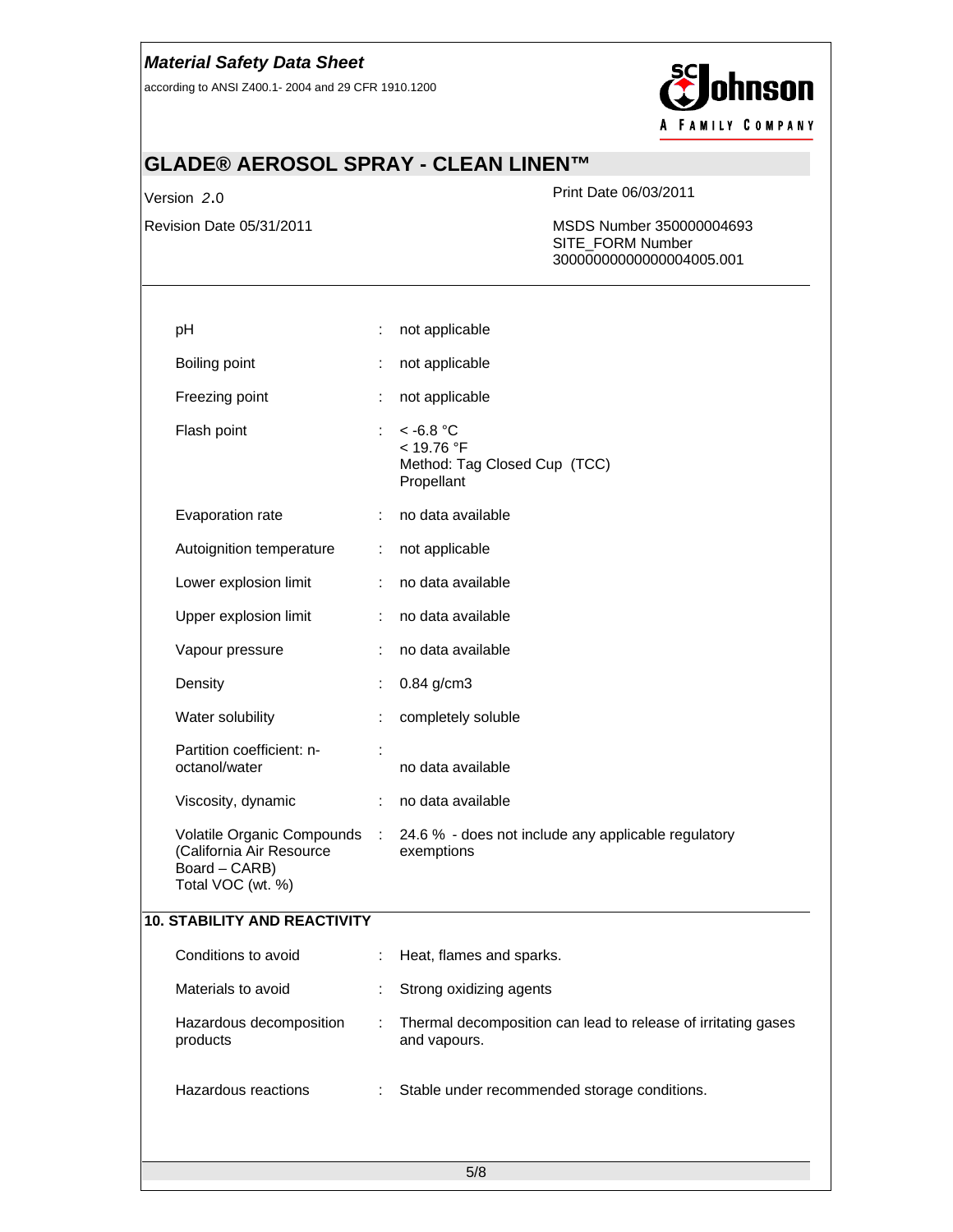according to ANSI Z400.1- 2004 and 29 CFR 1910.1200



# **GLADE® AEROSOL SPRAY - CLEAN LINEN™**

Version *2*.0 Print Date 06/03/2011

Revision Date 05/31/2011 MSDS Number 350000004693 SITE\_FORM Number 30000000000000004005.001

## **11. TOXICOLOGICAL INFORMATION**

| Acute oral toxicity                       |    | LD50<br>estimated<br>> 5,000 mg/kg                                                                                                                                                                                |
|-------------------------------------------|----|-------------------------------------------------------------------------------------------------------------------------------------------------------------------------------------------------------------------|
| Acute inhalation toxicity                 | ÷. | LC50<br>estimated<br>$> 2$ mg/l                                                                                                                                                                                   |
| Acute dermal toxicity                     | ÷  | LD50<br>estimated<br>> 2,000 mg/kg                                                                                                                                                                                |
| <b>Chronic effects</b><br>Carcinogenicity | ÷. | no data available                                                                                                                                                                                                 |
| Mutagenicity                              | ÷  | no data available                                                                                                                                                                                                 |
| Reproductive effects                      | ÷. | no data available                                                                                                                                                                                                 |
| Teratogenicity                            | ÷  | no data available                                                                                                                                                                                                 |
| Sensitisation                             | ÷. | no data available                                                                                                                                                                                                 |
| <b>12. ECOLOGICAL INFORMATION</b>         |    |                                                                                                                                                                                                                   |
| <b>Ecotoxicity effects</b>                | ÷. | no data available                                                                                                                                                                                                 |
| <b>13. DISPOSAL CONSIDERATIONS</b>        |    |                                                                                                                                                                                                                   |
|                                           |    | Observe all applicable Federal, Provincial and State<br>regulations and Local/Municipal ordinances regarding<br>disposal.<br>Consumer may discard empty container in trash, or recycle<br>where facilities exist. |
| <b>RCRA</b> waste class                   | ÷  | D001 (Ignitable Waste)                                                                                                                                                                                            |
|                                           |    | 6/8                                                                                                                                                                                                               |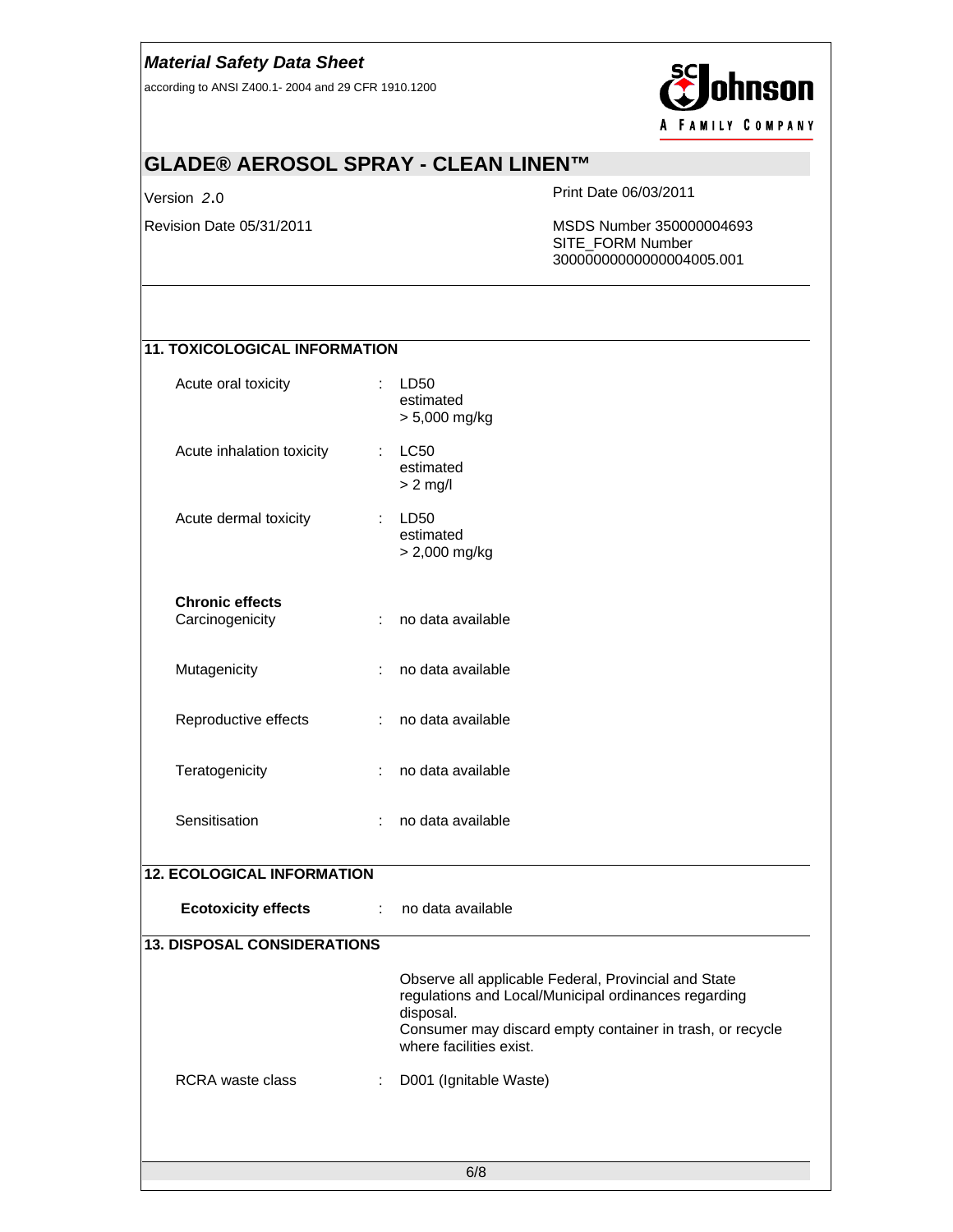according to ANSI Z400.1- 2004 and 29 CFR 1910.1200



# **GLADE® AEROSOL SPRAY - CLEAN LINEN™**

Version *2*.0 Print Date 06/03/2011

Revision Date 05/31/2011 MSDS Number 350000004693 SITE\_FORM Number 30000000000000004005.001

#### **14. TRANSPORT INFORMATION**

#### **Land transport**

| Lanu transport                                                                                          |                                                                                                                                                                                                                        |
|---------------------------------------------------------------------------------------------------------|------------------------------------------------------------------------------------------------------------------------------------------------------------------------------------------------------------------------|
| Proper shipping name<br>Class:<br>UN number<br>Packaging group:<br>Note:                                | U.S. DOT and Canadian TDG Surface Transportation:<br>UN 1950 AEROSOLS, Flammable, 2.1<br>2.1<br>1950<br>None.<br>Limited quantities derogation may be applicable to this product,<br>please check transport documents. |
| Sea transport                                                                                           |                                                                                                                                                                                                                        |
| IMDG:<br>٠<br>Proper shipping name<br><b>IClass:</b><br>UN number:<br>Packaging group:<br>EmS:<br>Note: | UN 1950 AEROSOLS, Flammable, 2.1<br>2<br>1950<br>None.<br>$F-D$ , $S-U$<br>Limited quantities derogation may be applicable to this product,<br>please check transport documents.                                       |
| Air transport                                                                                           |                                                                                                                                                                                                                        |
| ICAO/IATA:<br>٠<br>Proper shipping name<br>Class:<br>UN/ID No.:<br>Packaging group:                     | UN 1950 AEROSOLS, Flammable, 2.1<br>2.1<br>UN 1950<br>None.                                                                                                                                                            |

Note: SC Johnson typically does not ship products via air, therefore it has not been determined if the product container meets current IATA/ICAO package criteria. Refer to IATA/ICAO Dangerous Goods Regulations for detailed instructions when shipping this item by air.

#### **15. REGULATORY INFORMATION**

| California Prop. 65 | : This product is not subject to the reporting requirements under<br>California's Proposition 65.<br>7/8                                                      |  |
|---------------------|---------------------------------------------------------------------------------------------------------------------------------------------------------------|--|
| Notification status | : All ingredients of this product comply with the New Substances<br>Notification requirements under the Canadian Environmental<br>Protection Act (CEPA).      |  |
| Notification status | : All ingredients of this product are listed or are excluded from<br>listing on the U.S. Toxic Substances Control Act (TSCA)<br>Chemical Substance Inventory. |  |